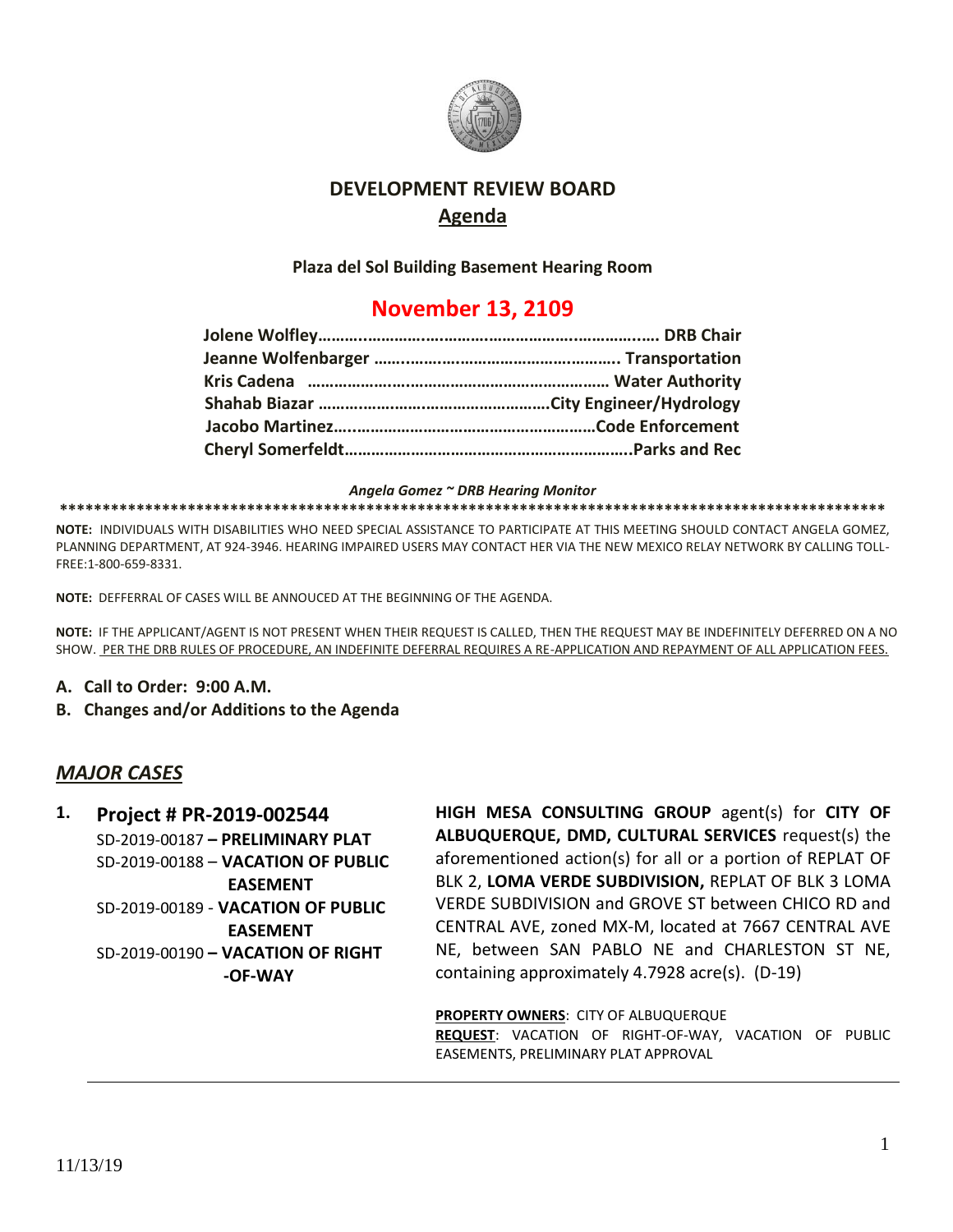**2**. **Project #PR-2019-002770 (PR-2019-001345)** SI-2019-00279 **– SITE PLAN**

**DEKKER, PERICH, SABATINI** agent(s) for **DBG PROPERTIES LLC** requests the aforementioned action(s) for all or a portion of tract RR-3-A-1 **WESTLAND SOUTH TRACTS** RR-3- A-1 AND RR-3-A-2**,** zoned R-ML, located south of **DENNIS CHAVEZ BLVD SW** and **west of 98th ST SW**, containing approximately 5.423 acre(s). (P-09) *[Deferred from 9/11/19, 9/25/19, 10/23/19, 10/30/19]*

**PROPERTY OWNERS**: DBG PROPERTIES LLC **REQUEST**: 156 UNIT MULITFAMILY DEVELOPMENT

#### *MINOR CASES*

| 3. | Project # PR-2019-002758<br>SD-2019-00198 - PRELIMINARY/FINAL<br><b>PLAT</b>              | <b>COMMUNITY SCIENCES CORPORATION</b> agent(s)<br>for<br>MIRIAM M RAND & ONA PORTER requests the<br>aforementioned action(s) for all or a portion of LT 5 PLAT<br>OF LOTS 1 -5 of the CORIANDA COURT SUBDIVISION,<br>zoned R-A, located at 2619 CORIANDA CT NW, containing<br>approximately 0.6937 acre(s). (G-13)<br><b>PROPERTY OWNERS: RAND MIRIAM M &amp; PORTER ONA</b><br><b>REQUEST: SUBDIVIDE ONE LOT INTO TWO NEW LOTS</b>                          |
|----|-------------------------------------------------------------------------------------------|--------------------------------------------------------------------------------------------------------------------------------------------------------------------------------------------------------------------------------------------------------------------------------------------------------------------------------------------------------------------------------------------------------------------------------------------------------------|
| 4. | Project # PR-2019-002465<br>(1011504)<br>SD-2019-00200 - PRELIMINARY/FINAL<br><b>PLAT</b> | CSI - CARTESIAN SURVEYS INC. agent(s) for THE SIEGEL<br>GROUP NEVADA INC. requests the aforementioned<br>action(s) for all or a portion of tract(s) B-1, MENAUL<br>SUBDIVISION, zoned NR-LM, located at 2500 UNIVERSITY<br>BLVD between CLAREMONT AVE NE and MENAUL BLVD<br>NE, containing approximately 4.8489 acre(s). (H-15)<br>PROPERTY OWNERS: 2500 ALBUQUERQUE HOLDINGS<br>REQUEST: SUBDIVIDE 1 EXISTING LOT INTO 2 NEW LOTS, GRANT<br><b>EASMENTS</b> |
| 5. | Project # PR-2018-001411<br>SD-2019-00199 - AMENDMENT TO<br><b>INFRASTRUCTURE LIST</b>    | <b>TIERRA WEST, LLC</b> agent(s) for <b>MAVERIK, INC.</b> requests the<br>aforementioned action(s) for all or a portion of Lot A 8<br>REDIVISION, block 8, LA CUESTA SUBDIVISION, zoned MX-<br>M, located at 650 JUAN TABO BLVD NE, between COPPER<br>NE and JUAN TABO BLVD NE containing approximately<br>$0.7448$ acre(s). (K-22)<br>PROPERTY OWNERS: MAVERIK INC<br>REQUEST: MINOR AMENDMENT TO INFRASTRUCTURE LIST                                       |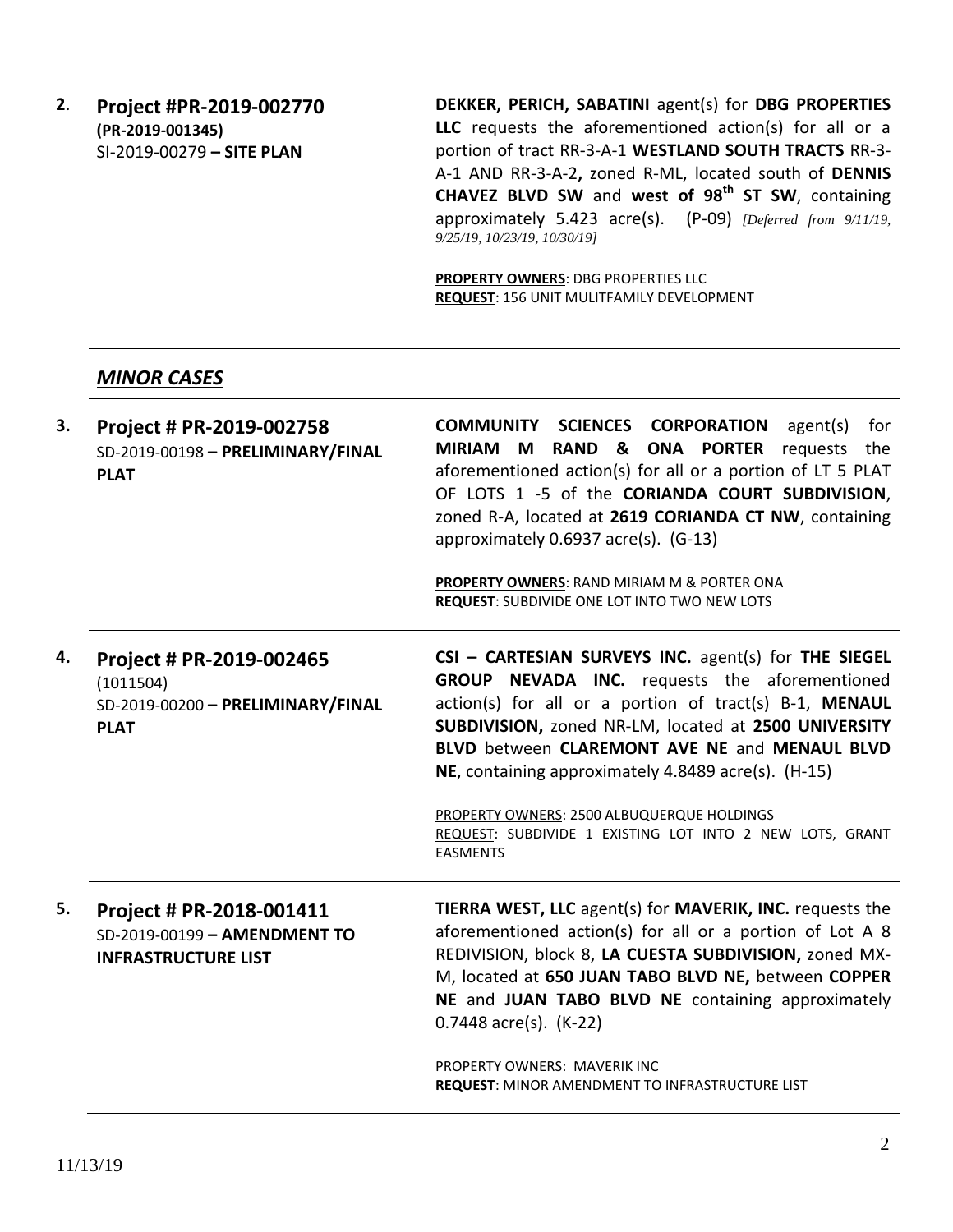| 6. | Project # PR-2018-001695<br>(1003445)<br>SD-2019-00167 - AMENDMENT TO<br><b>INFRASTRUCTURE LIST</b>    | HUITT-ZOLLARS agent(s) for NOVUS PROPERTIES LLC -<br>MONTOYA requests the aforementioned<br><b>MICHAEL</b><br>action(s) for all or a portion of tracts A2B of PLAT OF<br>TRACTS A2A & A2B FOUNTAIN HILLS PLAZA SUBDIVISON<br>AND TRACTS B, C, E & F PLAT OF FOUNTAIN HILLS PLAZA<br>SUBDIVISION, zoned NR-C, located on NUNZIO AV NW,<br>north of PASEO DEL NORTE NW and west of EAGLE RANCH<br>RD NW, containing approximately 4.6606 acre(s). (C-12)<br>[Deferred from 9/18/19, 9/25/19, 10/2/19, 10/9/19, 10/16/19, 10/23/19,<br>10/30/19] |
|----|--------------------------------------------------------------------------------------------------------|-----------------------------------------------------------------------------------------------------------------------------------------------------------------------------------------------------------------------------------------------------------------------------------------------------------------------------------------------------------------------------------------------------------------------------------------------------------------------------------------------------------------------------------------------|
|    |                                                                                                        | <b>PROPERTY OWNERS: NOVUS PROPERTIES</b><br><b>REQUEST:</b><br>REMOVAL<br>OF.<br><b>INTERNAL</b><br>SIDEWALKS<br><b>FROM</b><br><b>INFRASTRUCTURE LIST</b>                                                                                                                                                                                                                                                                                                                                                                                    |
| 7. | Project # PR-2019-002964<br>VA-2019-00388 - WAIVER<br>SD-2019-00196 - PRELIMINARY/FINAL<br><b>PLAT</b> | BOHANNAN HUSTON INC. agent(s) for CORAZON DEL<br>MESA R, LLC requests the aforementioned action(s) for all<br>or a portion of: TRACT A-6-C, A-1-A, MESA DEL SOL<br><b>INNOVATION PARK, zoned PC, located east of I-25, south of</b><br>LOS PICAROS RD, north and west of the BERNALILLO<br>COUNTY LINE containing approximately 1779.75 acre(s).<br>(R-15, R-16, S-15, S-16, S-17, T-16, & T-17) [Deferred from<br>$11/6/19$ ]                                                                                                                |
|    |                                                                                                        | PROPERTY OWNERS: MDS INVESTMENTS LLC<br><b>REQUEST: BULK PLAT APPROVAL</b>                                                                                                                                                                                                                                                                                                                                                                                                                                                                    |
| 8. | Project # PR-2019-002308<br>SD-2019-00194 - PRELIMINARY/FINAL<br><b>PLAT</b><br>VA-2019-00415 - WAIVER | CSI - CARTESIAN SURVEYS INC. agent(s) for THOMAS AND<br><b>PATRICIA FRITTS</b> requests the aforementioned action(s) for<br>all or a portion of: lot(s) 14 & 15 excluding southwesterly<br>portion of lot(s) 15, block(s) E-1 NETHERWOOD PARK,<br>zoned R-1, located on HAROLD PL NE between CUTLER AVE<br>NE and SCHELL CT NE, containing approximately 0.3510<br>$\text{acre}(s)$ . $(H-16)$ [Deferred from 11/6/19]<br><b>PROPERTY OWNERS: FRITTS THOMAS H &amp; PATRICIA R</b>                                                            |
|    |                                                                                                        | <b>REQUEST: LOT LINE ELIMINATION</b>                                                                                                                                                                                                                                                                                                                                                                                                                                                                                                          |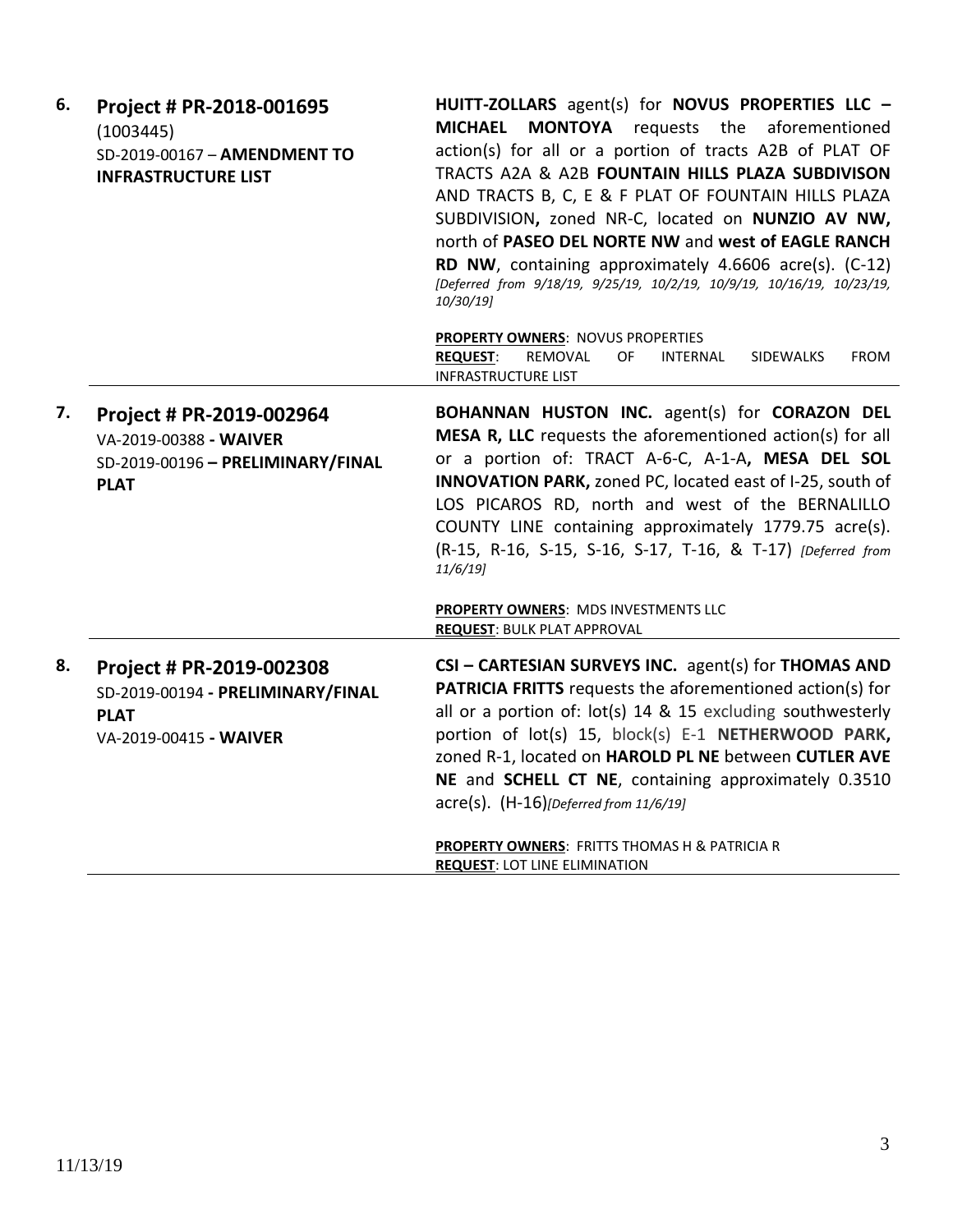**9. Project #PR-2019-002161** SD-2019-00186 – **PRELIMINARY/FINAL PLAT**

**CSI – CARTESIAN SURVEYS INC.** agent(s) for **ALBUQUERQUE INDIAN CENTER** requests the aforementioned action(s) for all or a portion of lot(s) 5-14, block(s) 3 of **UNITY ADDITION SUBDIVISION,** zoned MX-L, located on **ZUNI RD SE** between **TENNESSEE ST SE** and **TEXAS ST SE**, containing approximately 1.5450 acre(s). (K-19) *[Deferred from 10/23/19, 11/6/19]*

**PROPERTY OWNERS**: ALBUQUERQUE INDIAN CENTER **REQUEST**: SUBDIVIDE 10 EXISTING LOTS INTO 2 NEW LOTS/GRANT EASEMENT

## *SKETCH PLAT*

| 10. | Project # PR-2019-003059<br>PS-2019-00108 - SKETCH PLAT | CSI - CARTESIAN SURVEYS INC. agent(s) for MAESTAS<br><b>DEVELOPMENT GROUP</b> request(s) the aforementioned<br>$action(s)$ for all or a portion of: tract(s) A and D, GIBSON<br>AND MILES AREA SUBDIVISION, zoned MX-L & R-1B,<br>located on GIBSON BLVD SE between MULBERRY ST SE and<br>UNIVERSITY BLVD SE, containing approximately 0.8679<br>$\arccos 0$ . (L-15)<br>PROPERTY OWNERS: ISSHIN RYU CLUB INC<br><b>REQUEST: CONSOLIDATE 4 EXISTING LOTS INTO 1 NEW LOT</b> |
|-----|---------------------------------------------------------|-----------------------------------------------------------------------------------------------------------------------------------------------------------------------------------------------------------------------------------------------------------------------------------------------------------------------------------------------------------------------------------------------------------------------------------------------------------------------------|
| 11. | Project # PR-2019-003051<br>PS-2019-00106 - SKETCH PLAT | <b>ALPHA PRO SURVEYING LLC agent(s) for SCOT THURGOOD</b><br><b>THURGOOD TRUST</b> request(s) the<br><b>JEANINE</b><br>and<br>aforementioned action(s) for all or a portion of $lot(s)$ 4 & 5,<br>FREEMAN ADDITION, zoned R-1C, located at 4636 & 4639<br><b>GRANDE NW between GRIEGOS RD NW and BELLROSE AVE</b><br>NW, containing approximately 0.9674 acre(s). (F-14)<br><b>PROPERTY OWNERS: SCOT THURGOOD and JEANINE THURGOOD</b>                                      |
|     |                                                         | <b>TRUST</b><br><b>REQUEST: DIVIDE 2 EXISTING LOTS INTO 5 NEW LOTS</b>                                                                                                                                                                                                                                                                                                                                                                                                      |